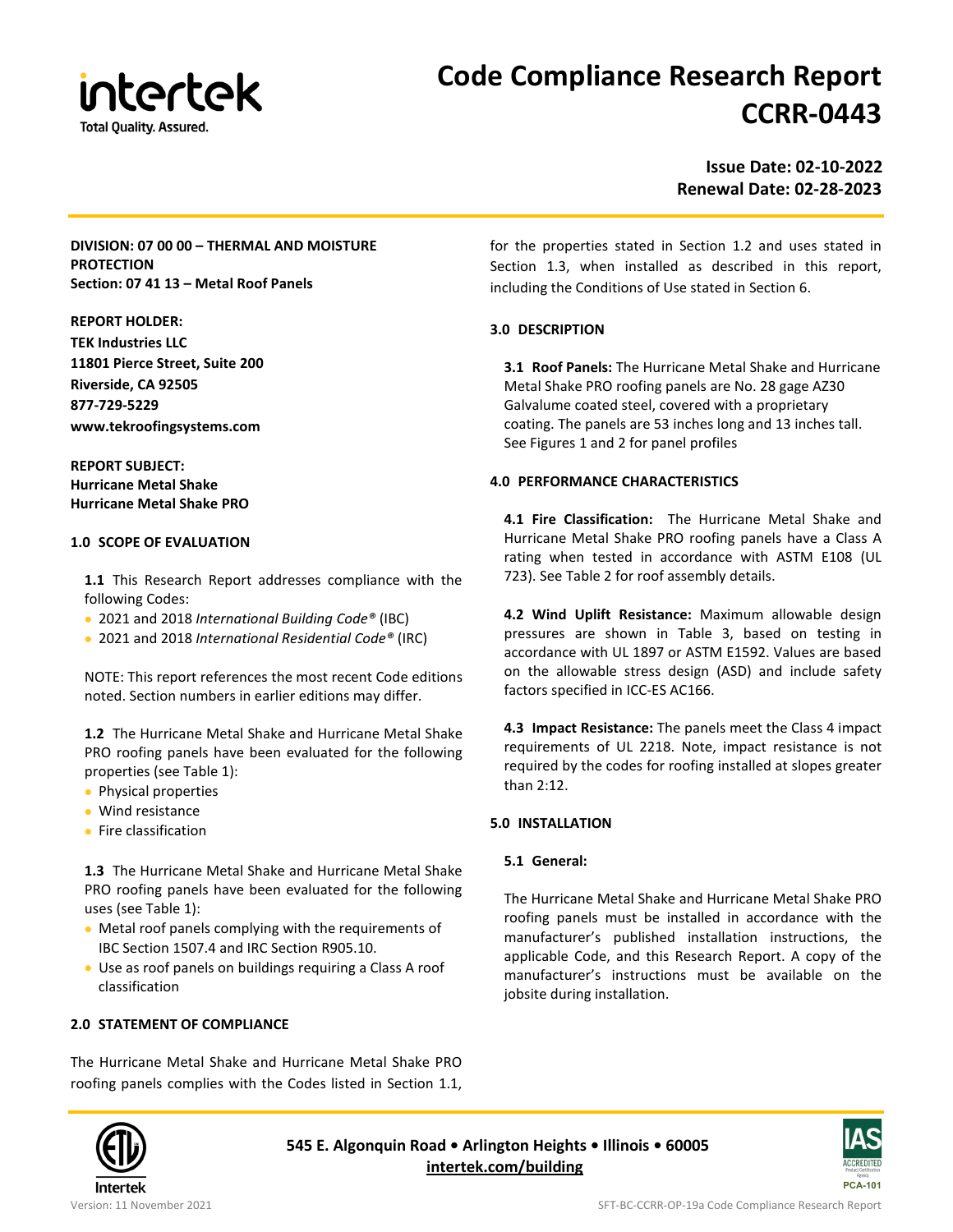

#### **5.2 Application:**

The roof panels must be installed on roofs having a minimum slope of 3:12 per IBC Section 1507.4.2 and IRC Section R905.10.2. The roof panels are attached directly to the roof deck consisting of minimum 15/32-in. exterior grade plywood complying with APA PS-1. Construction of the roof covering must be as described in Tables 2 and 3.

#### **6.0 CONDITIONS OF USE**

**6.1** Installation must comply with this Research Report, the manufacturer's published installation instructions, and the applicable Code. In the event of a conflict, this report governs.

**6.2** The allowable wind uplift resistance noted in Table 3 is for the metal panels only. The roof deck and framing to which the metal panels are attached must be designed for components and claddings in accordance with IBC Section 1609 and IRC Section R301.2.1.

**6.3** The Hurricane Metal Shake and Hurricane Metal Shake PRO roofing panels are manufactured under a quality control program with inspections by Intertek Testing Services NA, Inc.

#### **7.0 SUPPORTING EVIDENCE**

**7.1** Reports of tests in accordance with ASTM E108-18b, UL 1897-15, ASTM E1592-05 (2017), ASTM G155 and ASTM B117.

**7.2** Data in accordance with the ICC-ES Acceptance Criteria for Metal Roof Coverings (AC166), dated February 2021.

**7.3** Intertek Listing Report "TEK Industries LLC Hurricane Metal Roofing Panels", on the **[Intertek Directory of Building](https://bpdirectory.intertek.com/pages/DLP_Search.aspx)** [Products.](https://bpdirectory.intertek.com/pages/DLP_Search.aspx)

#### **8.0 IDENTIFICATION**

The Hurricane Metal Shake and Hurricane Metal Shake PRO roofing panels are identified with the manufacturer's name (Tek Industries LLC), the product name, the Intertek Mark as shown below, the Intertek Control Number and the Code Compliance Research Report number (CCRR-0443).



#### **9.0 OTHER CODES**

This section is not applicable.

#### **10.0 CODE COMPLIANCE RESEARCH REPORT USE**

**10.1** Approval of building products and/or materials can only be granted by a building official having legal authority in the specific jurisdiction where approval is sought.

**10.2** Code Compliance Research Reports shall not be used in any manner that implies an endorsement of the product by Intertek.

10.3 Reference to the [https://bpdirectory.intertek.com](https://bpdirectory.intertek.com/) is recommended to ascertain the current version and status of this report.

This Code Compliance Research Report ("Report") is for the exclusive use of Intertek's Client and is provided pursuant to the agreement between Intertek and its Client. Intertek's responsibility and liability are limited to the terms and conditions of the agreement. Intertek assumes no liability to any party, other than to the Client in accordance with the agreement, for any loss, expense or damage occasioned by the use of this Report. Only the Client is authorized to permit copying or distribution of this Report and then only in its entirety, and the Client shall not use the Report in a misleading manner. Client further agrees and understands that reliance upon the Report is limited to the representations made therein. The Report is not an endorsement or recommendation for use of the subject and/or product described herein. This Report is not the Intertek Listing Report covering the subject product and utilized for Intertek Certification and this Report does not represent authorization for the use of any Intertek certification marks. Any use of the Intertek name or one of its marks for the sale or advertisement of the tested material, product or service must first be approved in writing by Intertek.



**545 E. Algonquin Road • Arlington Heights • Illinois • 60005 [intertek.com/building](http://www.intertek.com/building/)**

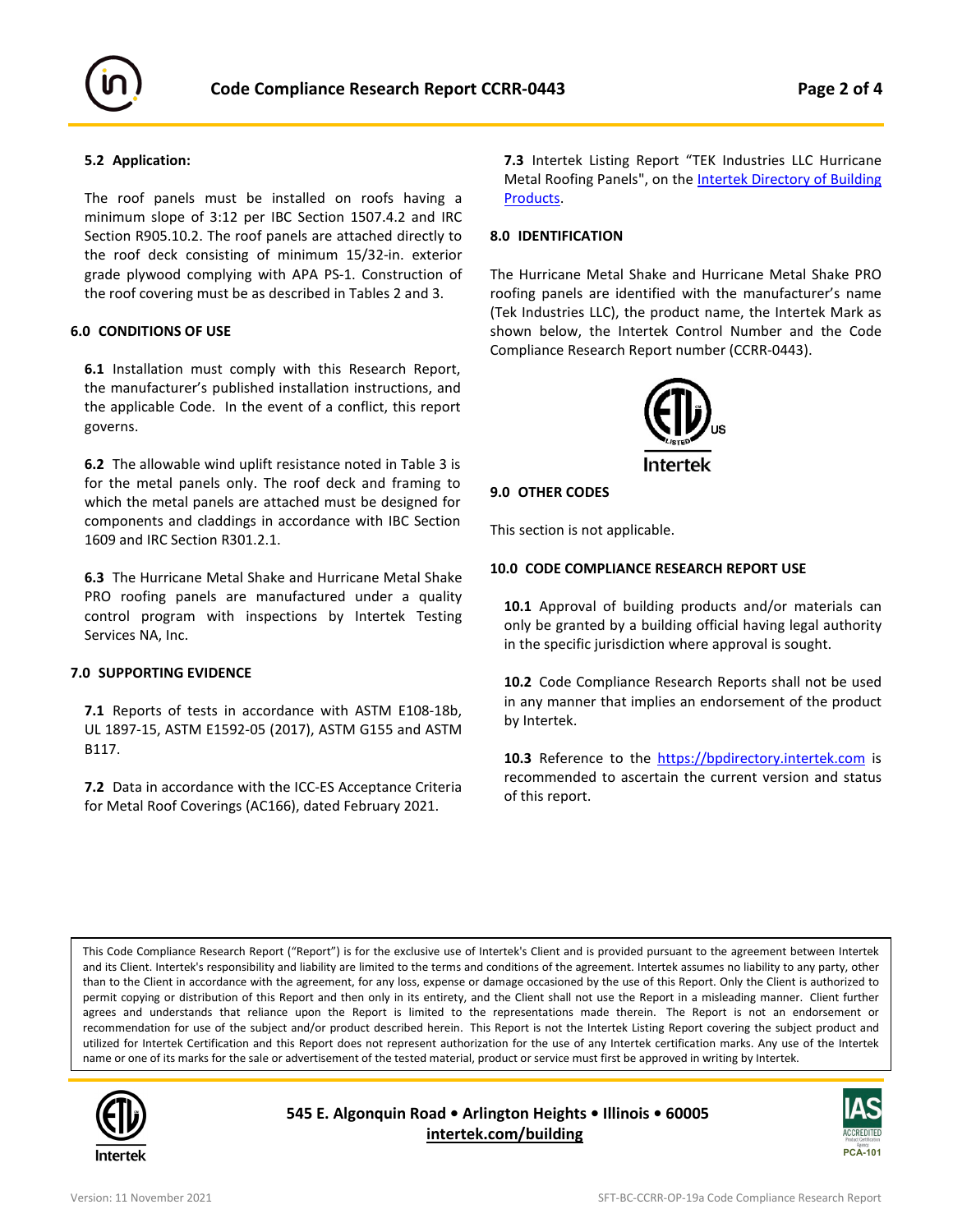#### **TABLE 1 - PROPERTIES EVALUATED**

| <b>PROPERTY</b>     | <b>2021 IBC SECTION</b> | <b>2021 IRC SECTION</b> |
|---------------------|-------------------------|-------------------------|
| Physical properties | 1507.4                  | R905.10                 |
| Fire classification | 1505                    | R902                    |
| Wind resistance     | 1504.4.3                | R905.4.4.1              |

Referenced sections apply to the latest Code editions referenced in Section 1.0 of this report

#### **TABLE 2 – FIRE CLASSIFICATION**

| Min. Roof Slope  | <b>Roof Deck</b>         | Underlayment                     | <b>Metal Panel</b>    | Roof                  |
|------------------|--------------------------|----------------------------------|-----------------------|-----------------------|
|                  |                          |                                  |                       | <b>Classification</b> |
| Min. - 3:12      | 15/32-in. exterior grade | 1 layer of synthetic roofing     | Hurricane Metal Shake | Class A               |
| Max. - unlimited | plywood                  | underlayment certified to ICC-ES | or                    |                       |
|                  |                          | AC188, and                       | Hurricane Metal Shake |                       |
|                  |                          | 1 layer of GAF VersaShield       | <b>PRO</b>            |                       |
|                  |                          | (ESR-2053)                       |                       |                       |

#### **TABLE 3 – WIND UPLIFT RESISTANCE AND CONSTRUCTION DETAILS**

| <b>Metal Panel</b>        | <b>System Configuration</b>                                                                                                                                                                                                       | <b>Allowable Wind Resistance</b><br>(psf) |
|---------------------------|-----------------------------------------------------------------------------------------------------------------------------------------------------------------------------------------------------------------------------------|-------------------------------------------|
| Hurricane Metal Shake     | Panels attached to min. 15/32-in. plywood with eight, min. #10-12 x 2-<br>1/2 in. HWH wood screws, four screws in the top flange, spaced 2 in.<br>from ends and 16 in. oc. Screws engage the lower flange of the course<br>above. | 55                                        |
| Hurricane Metal Shake PRO | Panels attached to min. 15/32-in. plywood with six, min. #10-12 x 2-1/2<br>in. HWH wood screws, located in the nailing flange, 2 in. from ends and<br>10 in. oc. The panels interlock with the panels in the next course.         | 90                                        |